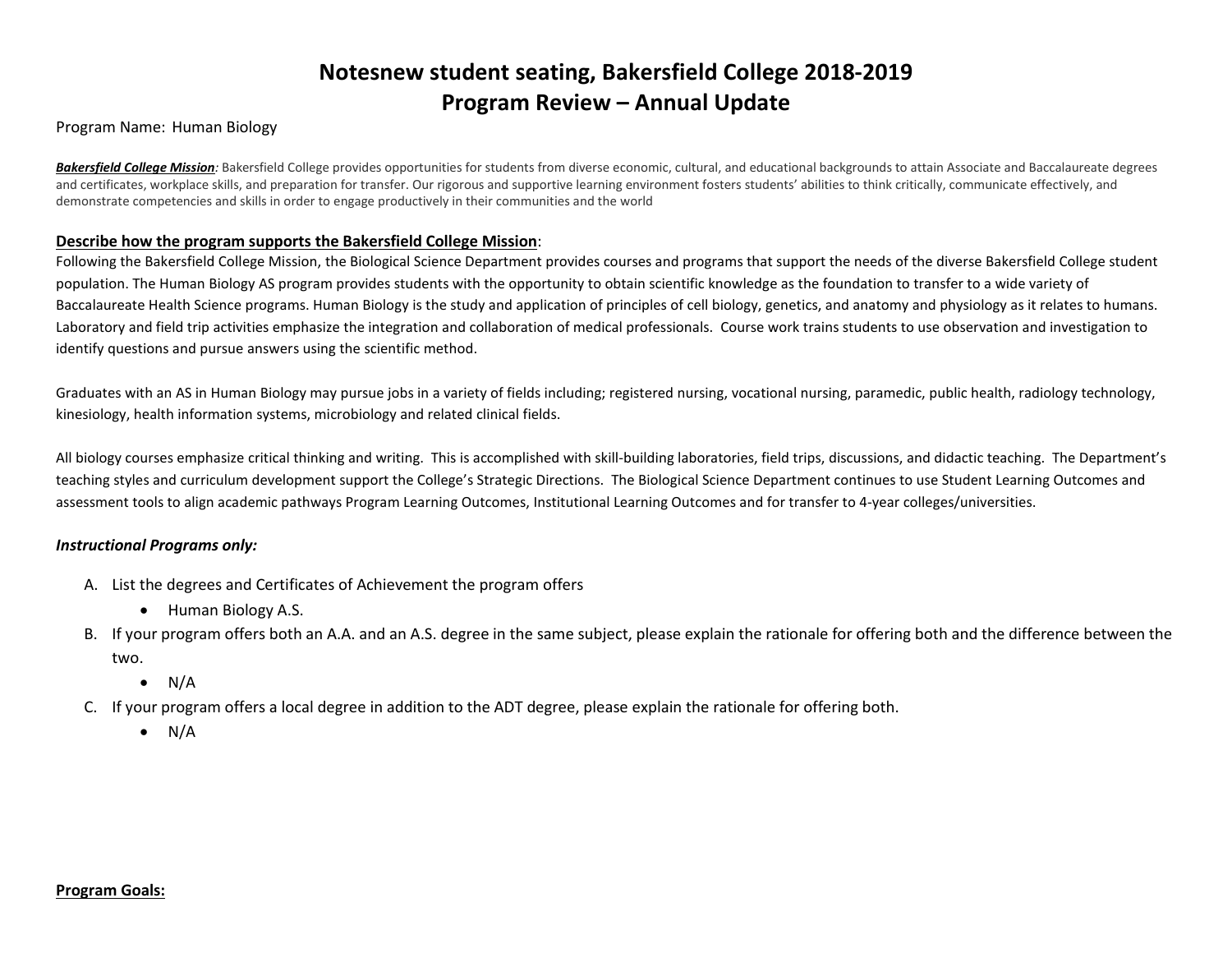- A. List the program's current goals. For each goal (minimum of 2 goals), discuss progress and changes. If the program is addressing more than two (2) goals, please duplicate this section. Please provide an action plan for each goal that gives the steps to completing the goal and the timeline.
	- **1. Program Goal:** Replacement Biology Faculty members (Impending faculty retirements)

## **List the institutional goals from the Bakersfield College Strategic Plan that will be advanced upon completion of this goal?**

(Student Learning, Student Progression and Completion, Facilities, Leadership and Engagement)

- Student Learning
- Student Progression and Completion

#### **Progress on goal achievement:**

• Initial request for impending retirement of Janet Fulks and Patrick Fulks

## **Status Update – Action Plan and any link to Resource Requests:**

• Biology courses are in extremely high demand. We anticipate the retirement of two FT Biology Instructors. The replacement for retiring FT faculty Biology faculty members is critical to providing access to students interested in completing their Biology AS-T (Including Renegade Promise and Finish in 4).

# **2. Program Goal:** Increase Lab Tech position from 10 month to 12 month position

## **List the institutional goals from the Bakersfield College Strategic Plan that will be advanced upon completion of this goal?**

(1. Student Learning, 2. Student Progression and Completion, 3. Facilities, 4. Leadership and Engagement)

- Student Learning
- Student Progression and Completion

#### **Progress on goal achievement:**

• This has been an ongoing request since 2013/14

## **Status Update – Action Plan and link to Resource Requests**

• Biology courses require significant ordering, classroom, inventory and laboratory support. The increase of a lab technician from 10 to 12 months provides support for additional courses and as well as summer course offerings on the BC Main campus.

## B. List new or revised goals (if applicable)

**Program Goal:** Increased Departmental Budget to Support Increased Course Offerings at BC Southwest and Delano Center

## **List the institutional goals from the Bakersfield College Strategic Plan that will be advanced upon completion of this goal?**

(Student Learning, Student Progression and Completion, Facilities, Leadership and Engagement)

- Student Learning
- Student Progression and Completion

## **Progress on goal achievement:**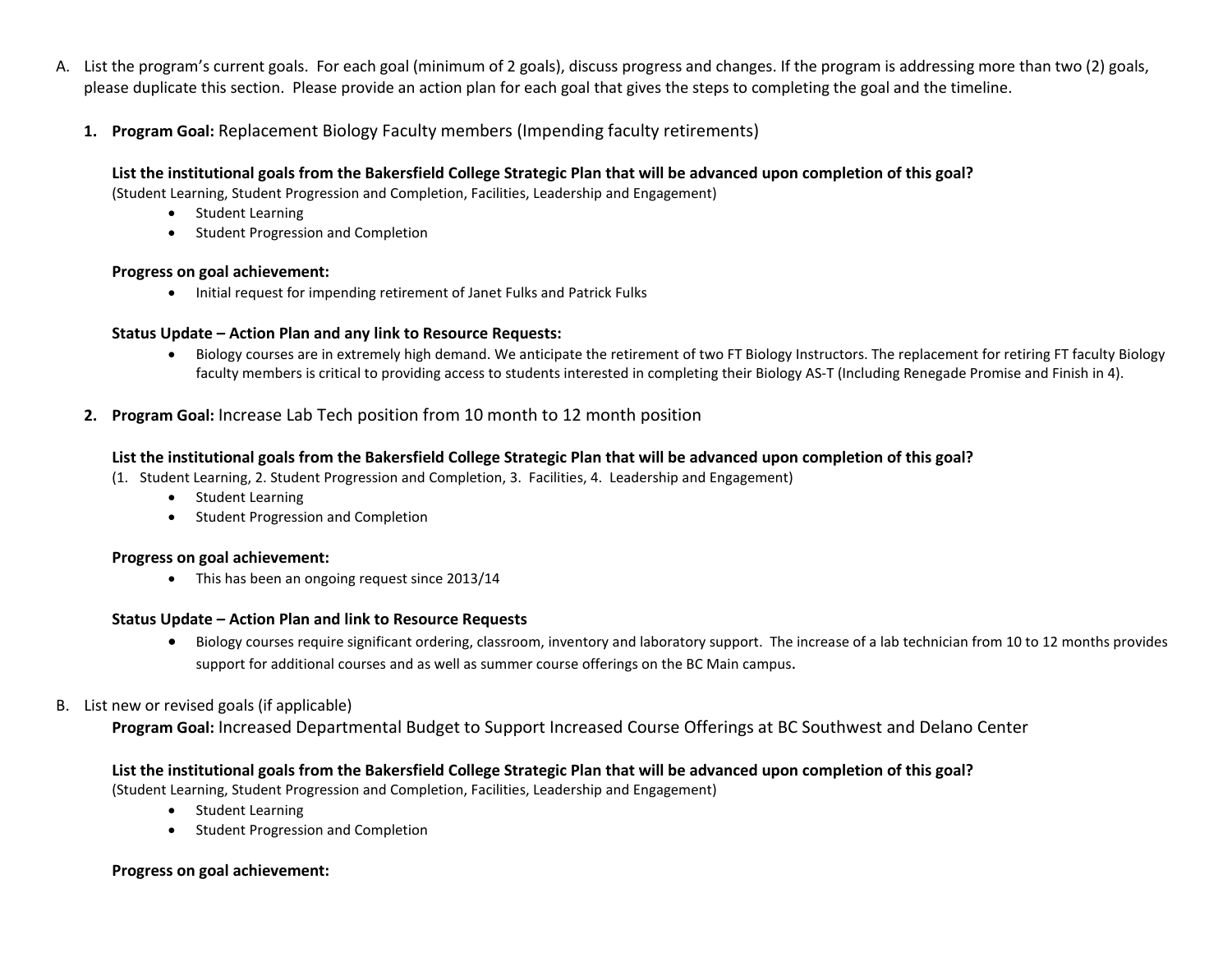• This is our initial request for anatomical models, equipment and supplies to fully equip an Anatomy/Physiology laboratory at the BC Southwest Campus and the Delano Science Center

#### **Status Update – Action Plan and link to Resource Requests:**

- Additional funds are required to support the BC Southwest Campus and the Delano Science Center. Biology faculty are resourceful and always place student success as a priority. Biology faculty offer lecture class packs, written their own lab manuals to provide student's text material for free (i.e. Openstax) or at a very reasonable price and meet the Biology's Department's PLOs. Our SLOs and PLOs continue to reveal a deficiency in departmental financial support. Biology courses rely heavily and molecular models, equipment, chemicals and solutions. The 2017-18 budget provided only \$10.33 per student. (2226 students/\$23,000)
- The Biology Department has been fortunate to purchase several new and replacement models and a set of microscopes from several campus grants (i.e.Strong Work Force and the BC Foundation). Unfortunately, these grants do not have the ability to equip an entire laboratory.

## **Program Analysis**:

Take a look at your trend data (all programs should have some form of data that is used to look at changes over time). *All programs will answer the following questions unless otherwise indicated.*

- 1. Please report on any unexpected changes or challenges that your program encountered this cycle:
	- The BC Biology Department's student headcount has increased by 23.2% since 2013/14 (1807 -> 2226 students)
	- BC Campus Transfer Initiatives; AS-T, Renegade Promise and Finish in 4
	- 65% Biology students have a Comprehensive/Abbreviated Ed Plan (College wide 35%)
	- 95% Biology students are fully matriculated (College wide 68%)
	- Students majoring in General Biology has increase 40.1% since Fall 2014 (396 -> 558 students)
	- Course offerings have increased 17.6% since Fall 2013 (91 -> 107)
	- Students/Section =25 in 2017-18 (Biology Max Capacity is 24)
	- 25.7% Increase in FTEs since Fall 2013
- 2. How does your trend data (or other data your area collects) impact your decision making process for your program?
	- Trend data reveals an increase in student headcount, course offerings and FTES since Fall 2013. Although we had three adjuncts in 2017-18 (an all-time high), the increase was achieved primarily by FT faculty teaching overload and adding students from the waitlist over the class maximum.
	- Consequently, the Biology program's goals of Replacement Faculty, Increased Lab Technician Support and Increased Departmental Budget to Fully are reflective of the Biology trend data.
- 3. Evidence of Department Dialog of data
	- If you have had time to review and discuss your program's data with members of your department, attach documentation of your discussion. Documentation can come in the form of minutes from meetings or retreats, email dialog or any other ways that show substantive discussion.
		- o *Please see Attachment of 2017/18 Department Meeting Agendas and Notes*
- 4. Were there any changes to student demographics (age, gender, or ethnicity) for the past cycle?
	- There were no significant changes in student demographics
- 5. Were there any changes to student success and retention rates for face-to-face and online courses? (instructional only)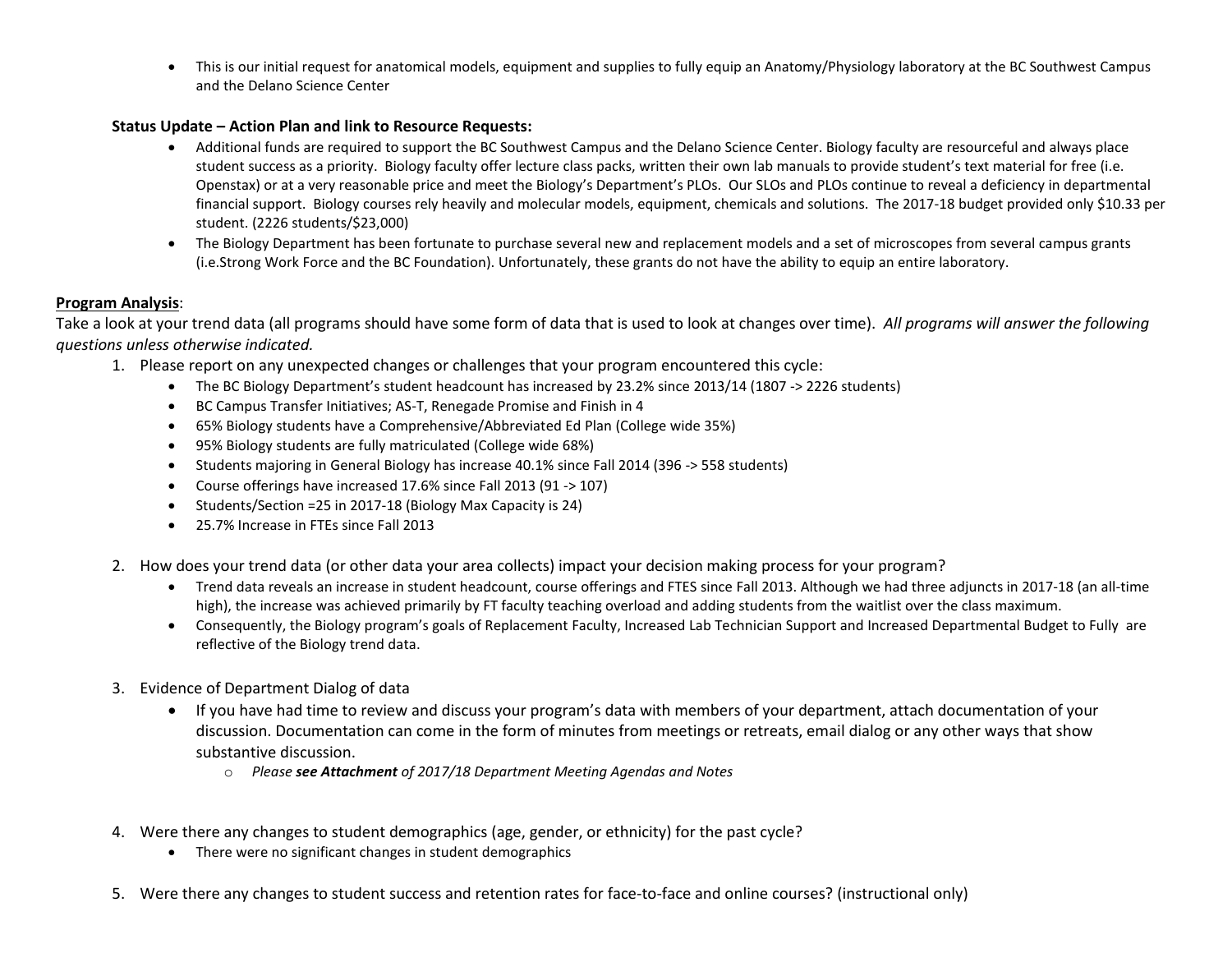- All Biology courses are face-to-face
- 6. Equity gaps
	- o Please look for large differences, or gaps, between top performing groups and others. Consider how you could identify the reasons behind these gaps, and if there changes that could be made to reduce them. For in depth review of equity issues, and on changes that are being made campus-wide, please refer to the current [Bakersfield College Student Equity Plan.](https://www.bakersfieldcollege.edu/sites/bakersfieldcollege.edu/files/2015-18_StudentEquityPlan.pdf)
		- o There is no significant difference in Retention/Success rates between Biology students and overall student body regarding Ethnicity and Gender
- 7. Please describe any recent achievements of your department, including but not limited to faculty who have won awards or distinctions, new projects your department has implemented, professional development work, professional conference presentations or recently published work.
	- Andrea Garrison was awarded the Shirley Trembly Award
	- Joe Saldivar was awarded a Norm Levan Summer Research Grant
	- "Be The Match" Bone Marrow Registration and Tissue Donation Drive
	- 2017/18 Distinguished Speaker Series "Redefining Success" Ms. Orubba Almansouri;
	- Medical School Visitations; UCLA Geffen School of Medicine and Keck School of Medicine
	- Kern Medical Center Emergency Medical Research Assistant Program (Student Internships)
	- Renegade Talks 2018; "Smooth Endoplasmic Reticulum; A Fork in the Academic Road"
	- 2nd Annual STEM Pre-Health Conference
	- Pi Day Celebration
- 8. The college has embarked on significant efforts such **as Guided Pathways, affinity groups** and **completion coaching communities** to improve the success and completion rates of our students. Please describe what your program/department/office is doing to contribute to these efforts.
	- Biology faculty are active participants in…
		- i. STEM and Health Sciences affinity groups
		- ii. STEM Completion Coaching
		- iii. Summer Bridge
		- iv. S.I.
		- v. A+ Scholars

- 9. Explain your role if you are involved in Dual Enrollment, Inmate Education, or Rural Initiatives.
	- The BC Biology Department does not currently offer any Human Biology Program courses as Dual Enrollment, Inmate Education or through Rural Initiatives. The limiting factor is funding to fully equip an Anatomy/Physiology laboratory.

## **Analysis of Received Resources from Previous Cycle**

**Discuss the type of resources you received and their Impact on program effectiveness?**